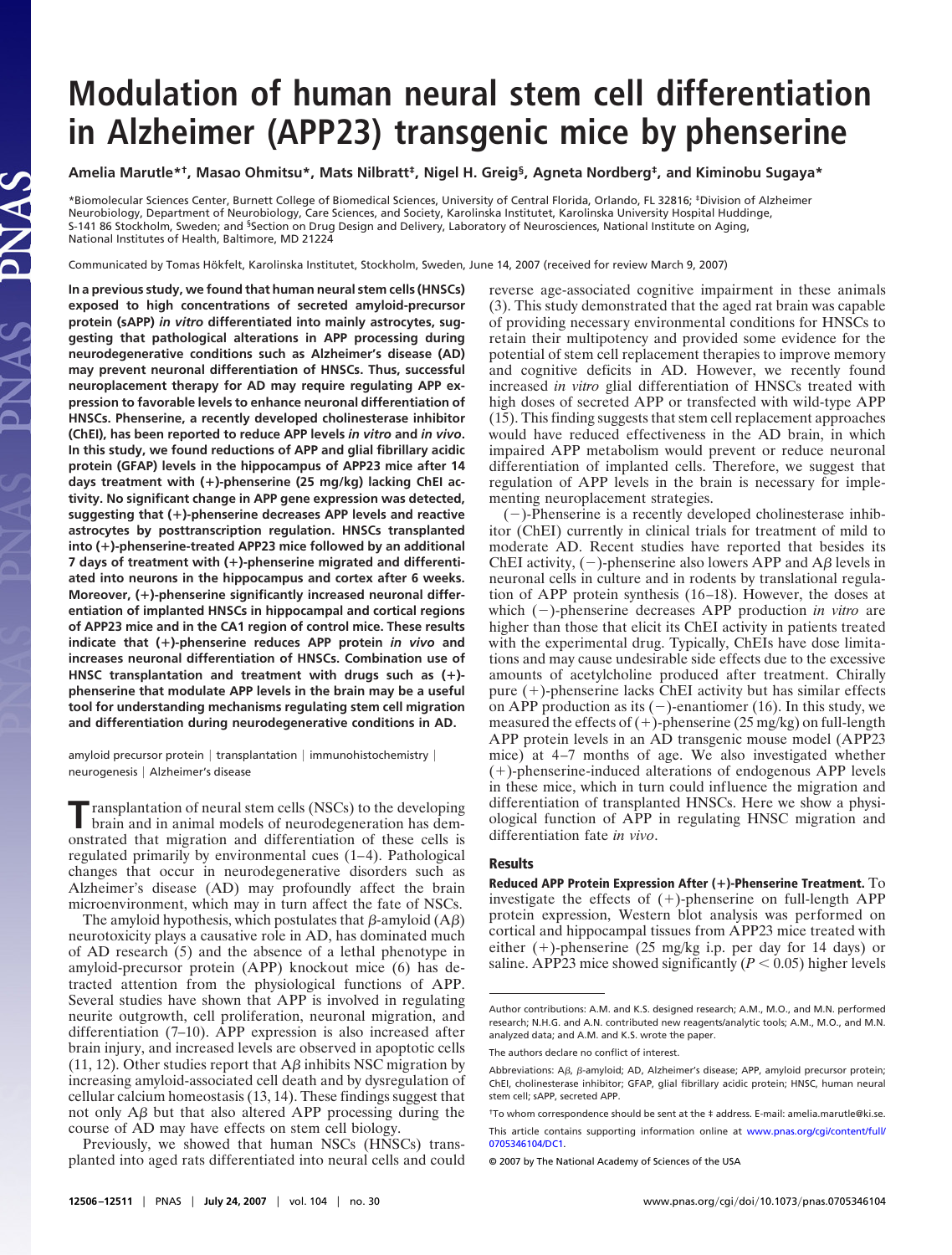

**Fig. 1.** Relative protein levels of total sAPP (22C11) (*A*) and GFAP (*B*) in the hippocampus of 6- to 8-month-old APP23 and nontransgenic mice that were treated with either saline or (+)-phenserine (25 mg/kg), respectively, for 14 days. **\***, *P* 0.05 and **\*\***, *P* 0.01 indicates significantly different from saline-treated (ANOVA).  $\ddagger$ ,  $P < 0.05$  indicates significantly different within saline-treated group (ANOVA). All values are expressed as mean  $\pm$  SEM from three to four independent experiments.

of APP (77% increase) compared with that of controls (Fig. 1*A*). After (+)-phenserine treatment, a significant decrease (38%) in APP protein expression was observed in the hippocampus of APP23 mice  $(P < 0.01)$  compared with saline treated mice (Fig. 1*A*). No significant change in APP protein expression was  $observed$  between  $(+)$ -phenserine treated and saline treated wild type mice (Fig. 1*A*). APP protein expression was also reduced in the cerebral cortices of APP23 and wild-type mice after  $(+)$ -phenserine treatment, but these reductions did not reach statistical significance  $(P > 0.05$ , data not shown).

**Reduced Glial Fibrillary Acidic Protein (GFAP) Protein Expression After ()-Phenserine Treatment.** A previous study reported that APP overexpression in APP23 mice is also associated with marked gliogenesis in the brains of these mice (19). Therefore we also measured the expression of GFAP in these mice and investigated whether treatment with  $(+)$ -phenserine could alter GFAP levels. We observed that APP23 mice had significantly  $(P < 0.05)$ higher (109%) GFAP protein expressed in the hippocampus compared with that of wild-type mice. After  $(+)$ -phenserine treatment (25 mg/kg i.p. per day for 14 days), a significant ( $P <$ 0.05) reduction (36%) in GFAP expression was measured in APP23 mice (Fig. 1*B*). No significant changes were observed between (+)-phenserine-treated and saline-treated wild-type mice (Fig. 1*B*). GFAP protein expression in the cerebral cortices of APP23 and wild-type mice was similar, and no significant change was observed after  $(+)$ -phenserine treatment (data not shown).

**Effect of ()-Phenserine on APP Gene Expression in APP23 Mice.** To investigate whether  $(+)$ -phenserine-induced reduction of APP protein expression in APP23 mice was mediated at the transcriptional level, quantitative real-time RT-PCR analysis was performed on cortical and hippocampal tissues from treated animals. However, no significant changes were observed in APP gene expression after (+)-phenserine treatment in both APP23 and wild-type mice (data not shown), indicating that  $(+)$ phenserine reduces APP levels by posttranscriptional processing.



**Fig. 2.** Differentiation of HNSCs into astroglial cells and neuronal cells*in vivo* after treatment with either saline or  $(+)$ -phenserine (25 mg/kg). Representative fluorescent immunohistochemical images in the CA1 hippocampal region of 6- to 7-month-old APP23 and nontransgenic mice 6 weeks after HNSCs transplantation. Sections were double-immunofluorescence stained with GFAP (green) and BrdU (red) markers for astroglia cells and donor cells, respectively  $(A-D)$  or with neuronal marker  $\beta$ -III tubulin (green) and BrdU (red)  $(E-H)$ . All nuclei were counterstained by DAPI (blue). (Scale bars: 20  $\mu$ m.)

**Effects of ()-Phenserine on Glial Differentiation of Transplanted HNSCs in APP23 Mice.** Six weeks after implantation, fluorescent immunohistochemistry was used to identify cells derived from transplanted HNSCs (BrdU-labeled) and to examine their differentiation into neural and glial cells. We also sought to determine whether the  $(+)$ -phenserine-induced effects on APP could influence the differentiation fate of transplanted HNSCs. Transplanted HNSCs survived *in vivo*, and an extensive number of cells exhibiting characteristic astroglial morphologies, and coexpressing BrdU with the astrocytic marker for human GFAP  $(GFAP+/BrdU^+)$  were observed in the molecular and granule layers of the hippocampal CA1 region (Fig. 2 *A*–*D*). Typically, APP23 mice showed more pronounced immunoreactivity for GFAP+/BrdU+ compared with controls. Cells expressing GFAP<sup>+</sup>/BrdU<sup>+</sup> in hippocampal regions were counted, and the results were expressed as the average number of GFAP+/BrdU+ cells per region for each treatment group (Fig. 3 *A*–*C*). APP23 mice showed significantly  $(P < 0.01)$  more GFAP<sup>+</sup>/BrdU<sup>+</sup> double immunopositive cells compared with that of wild-type mice (Fig. 3 *A*–*C*). In addition, a significant correlation ( $P$  < 0.05; linear regression  $r = 0.47$ ) between the number of GFAP<sup>+</sup>/ BrdU<sup>+</sup> double immunopositive cells and APP protein expression was demonstrated in the hippocampus of APP23 mice (Fig. 3*D*). After (+)-phenserine treatment, a marked reduction (ranging from 28% to 40%) in the number of  $GFAP^+/BrdU^+$  double immunopositive cells was observed in hippocampal regions of APP23 mice (Fig.  $3A-C$ ), indicating that  $(+)$ -phenserine reduces glial differentiation caused by APP overexpression. No significant differences in the number of GFAP+/BrdU+ double immunopositive cells were observed in the hippocampus of wild-type mice after (+)-phenserine treatment (Fig. 3A–C). To eliminate the possibility that  $(+)$ -phenserine contributed to increased cell death rather than decreased glial differentiation of transplanted HNSCs, we measured caspase-3 immunoreactivity in brain sections from saline and phenserine treated APP23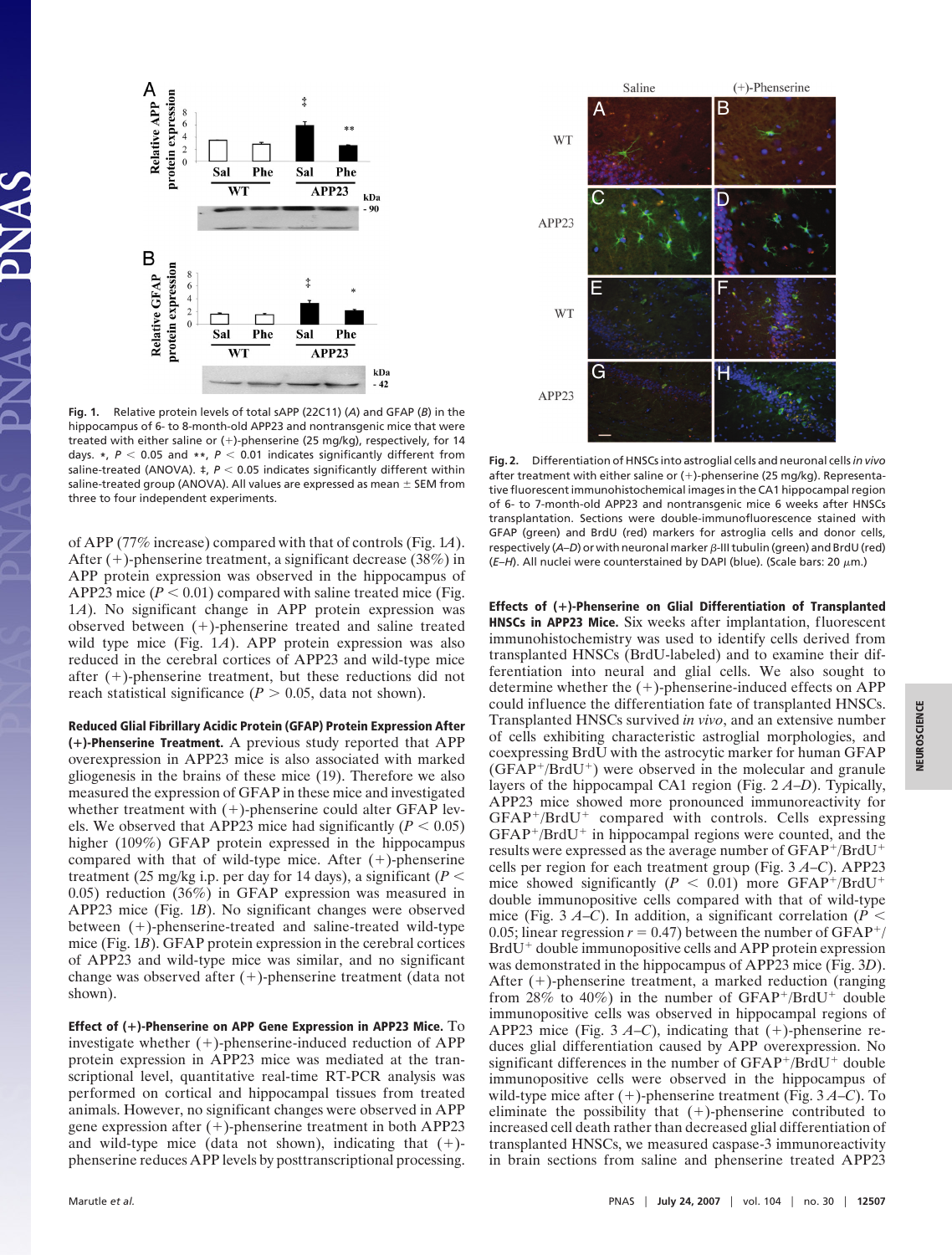

after 6 weeks of differentiation in hippocampal regions of 6- to 7-month-old APP23 and nontransgenic mice that were treated with either saline or (-) phenserine (25 mg/kg). All values are expressed as the mean  $\pm$  SEM (n = 6-7 within each group) and were obtained by averaging counts of immunoreactive human-specific astroglial cells in the CA1 (*A*), CA2 (*B*), and dentate gyrus (*C*), measured bilaterally on four to six alternate sections for each mouse. ‡‡, *P* < 0.01 indicates a significant difference within the saline-treated group (ANOVA). (D) Correlation of APP protein levels with the number of GFAP<sup>+</sup>/ BrdU<sup>+</sup> cells in the hippocampus of 6- to 7-month-old APP23 mice that received saline only. Each point corresponds to average APP protein levels and the number of GFAP<sup>+</sup>/BrdU<sup>+</sup> cells in the CA1, CA2, and dentate gyrus regions of each individual mouse. (Linear regression  $r = 0.47$ ;  $P < 0.05$ ). (*E-H*) Anticaspase-3 staining of apoptotic cells-derived from transplanted HNSCs in the dentate gyrus of saline- (red) (*E* and *F*) and (+)-phenserine-treated APP23 mice (green) (*G* and *H*). Nuclei are stained with DAPI (blue); small arrows indicate apoptotic cell nuclei. (*H*) Colocalization of BrdU (red) and caspase-3 (green). (Scale bar: *E*, 10 μm; *F*, 100 μm.)

mice. We detected a few apoptotic cells-derived from transplanted HNSCs in both the dentate gyrus and CA1 hippocampus of APP23 mice (Fig. 3 *E*–*H*), yet no significant difference in the number of apoptotic nuclei was detected in mice treated with (-)-phenserine compared with those who received saline. These results indicate that  $(+)$ -phenserine did not mediate any significant toxic effects on transplanted cells.

**Effects of ()-Phenserine on Neuronal Differentiation of Transplanted HNSCs in APP23 Transgenic Mice.** Examination of neuronal differentiation of transplanted HNSCs was performed in brain sec-



**Fig. 4.** Transplanted HNSC expressing immunoreactivity for neuronal marker  $\beta$ -III tubulin and BrdU after 6 weeks of differentiation in hippocampal and cortical regions of 6- to 7-month-old APP23 and nontransgenic mice that were treated with either saline or (+)-phenserine (25 mg/kg). All values are expressed as mean  $\pm$  SEM.  $n = 6-7$  within each group and were obtained by averaging counts of immunoreactive human-specific neuronal cells in the CA1, CA2, dentate gyrus (*A*, *C*, and *D*), and motor and sensory cortex (*B* and *E*), measured bilaterally on four to six alternate sections for each mouse. **\***, *P* 0.05 and \*\*\*,  $P < 0.0001$  indicates a significant difference from saline-treated  $(ANOVA)$ .  $\ddagger$ ,  $P < 0.05$  indicates a significant difference within  $(+)$ -phenserinetreated groups (ANOVA).

tions from APP23 and wild-type mice treated with  $(+)$ phenserine or saline. The number of cells coexpressing BrdU with the neuronal marker for human  $\beta$ -III tubulin ( $\beta$ -III tubulin<sup>+</sup>/BrdU<sup>+</sup>) were counted (per square millimeter) in the molecular and granule layers of the hippocampal CA1 and CA2 and the dentate gyrus and in the pyramidal layers of the somatosensory and motor cortex. Transplanted cells that differentiated into  $\beta$ -III tubulin<sup>+</sup>/BrdU<sup>+</sup> cells within the CA1 region had large pyramidal morphologies (Fig. 2 *E*–*H*), whereas those in the dentate granule layer displayed a small ovoid appearance characteristic for dentate granule neurons (data not shown). In the somatosensory and motor cortical regions,  $\beta$ -III tubulin<sup>+</sup>/ BrdU<sup>+</sup> cells exhibited both pyramidal and nonpyramidal morphologies (data not shown). To exclude the possibility that measured neuronal immunoreactivity was also detecting endogenous neurons in mouse that were not derived from the transplanted HNSCs, we stained, in parallel experiments, sections together with an antibody that specifically labels human nuclei. Similar results were obtained for human nuclei staining as with  $\beta$ -III tubulin and BrdU, thus verifying that differentiated cells were of human origin [\[supporting information \(SI\) Fig. 5\]](http://www.pnas.org/cgi/content/full/0705346104/DC1). We anticipated a reduced neuronal differentiation of transplanted HNSCs in saline-treated APP23 mice on the basis of earlier findings *in vitro* in which more glial differentiation of HNSCs was observed after treatment with secreted APP (sAPP) (23). However, no significant difference in the number of  $\beta$ -III tubulin<sup>+</sup>/ BrdU<sup>+</sup> double immunopositive cells was observed in hippocampal regions of APP23 mice compared with wild-type mice (Fig.  $4A, C$ , and *D*), even though fewer  $\beta$ -III tubulin<sup>+</sup>/BrdU<sup>+</sup> double immunopositive cells were detected in the motor and somatosensory cortex of APP23 mice in comparison with wild-type mice (Fig. 4 *B* and *E*). Interestingly, we observed a significant increase (ranging from 32% to 112%) in the number of  $\beta$ -III tubulin<sup>+</sup>/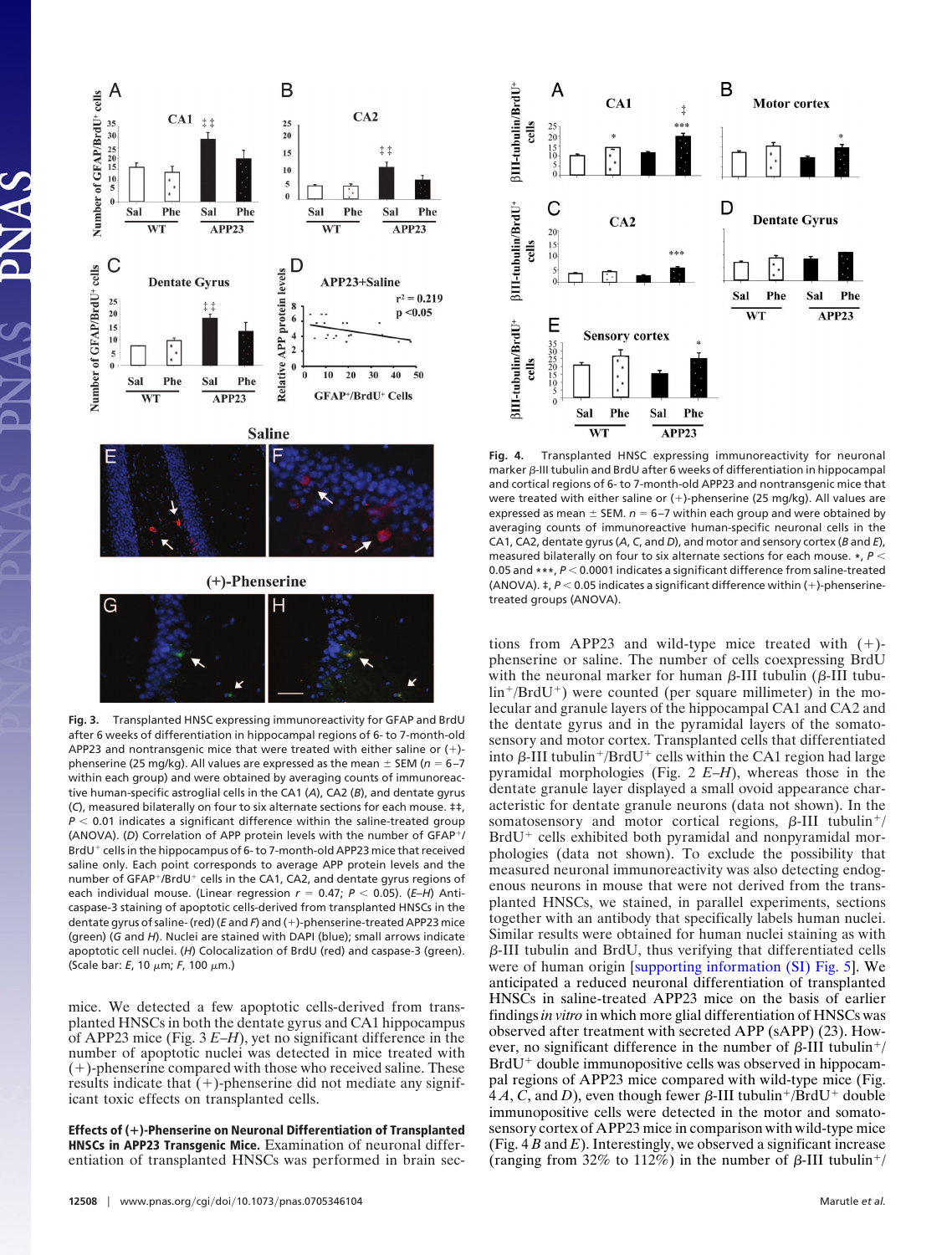BrdU<sup>+</sup> double immunopositive cells in the hippocampal CA1 and CA2 ( $P < 0.0001$ ) and in the motor and the somatosensory cortex ( $P < 0.05$ ) of APP23 mice after (+)-phenserine treatment compared with the number of cells found in APP23 mice treated with saline (Fig.  $4A-C$  and *E*). A significant ( $P < 0.05$ ) increase (40%) in the number of  $\beta$ -III tubulin<sup>+</sup>/BrdU<sup>+</sup> cells was observed only in the CA1 hippocampal region of wild-type mice treated with  $(+)$ -phenserine (Fig. 4*A*).

### **Discussion**

An understanding of the basic function of factors and signals that regulate HNSC biology in normal or diseased brain is still in its infancy. Several studies have shown that APP expression is up-regulated during development of the CNS, coinciding with a peak in neuronal differentiation (20, 21). Increased APP levels are also observed after brain damage (22, 23). Both of these events involve migration and differentiation of NSCs, suggesting that APP may also play an important physiological function in regulating stem cell biology. In a recent study, we demonstrated that treatment with recombinant sAPP promoted migration and differentiation of HNSCs in culture, and 22C11 antibodymediated neutralization of sAPP in media inhibited these effects dose dependently (15). We also reported that HNSCs transplanted into APP knockout mice showed less migration and differentiation compared with wild-type mice (15). On the basis of these observations, we suggest that APP may be acting as a signaling factor in migration and differentiation of HNSCs.

The AD brain is characterized by accumulation of intracellular neurofibrillary tangles and extracellular  $\Delta \beta$  deposits generated from proteolytic cleavage of APP (24). In addition, a severe impairment of cholinergic neurotransmission is observed in AD patients because of a pronounced loss of basal forebrain cholinergic neurons projecting to hippocampal and cortical regions. The resulting deficits in these regions correlate with the memory and cognitive impairment manifested clinically (25, 26). To date, the most effective treatment for AD is with ChEIs that stimulate an increase in levels of the neurotransmitter acetylcholine (27). Several of these drugs have been shown to affect APP processing and to lower  $\overrightarrow{AB}$  in cell culture through mechanism(s) that are independent from their activities as ChEIs (28–30). The ChEI  $(-)$ -phenserine is currently being tested in clinical trials for the symptomatic treatment of mild to moderate AD, and its positive enantiomeric form,  $(+)$ -phenserine, has been found to significantly reduce APP and  $\overrightarrow{AB}$  in both neuronal cell lines in culture and in animals by regulating APP protein synthesis (16, 18). As a consequence of its apparent lack of ChEI activity,  $(+)$ phenserine may be administered *in vivo* in relatively high doses without adverse effects (31), and the compound is currently in clinical trials for AD treatment.

In the present study, we examined the effects of  $(+)$ phenserine on APP protein expression, and the migration and differentiation of transplanted HNSCs in APP23 transgenic mice. To study the effects on APP and HNSC differentiation in APP23 mice, (+)-phenserine treatment and subsequent transplantation of HNSCs were performed in 3- to 4-month-old mice, which is before the onset of AD-like pathology. APP23 mice can express a 7-fold overexpression of mutated human APP751 in the brain, with  $\Delta\beta$  plaque-like deposits that begin to appear in the hippocampus and neocortex from 6 months of age, and increased deposition is observed with age (19). Here we showed that (+)-phenserine significantly reduced APP as well as GFAP protein expression in the hippocampus of APP23 transgenic mice.  $(+)$ -Phenserine suppressed APP protein expression without altering APP gene expression, indicating the involvement of a posttranscriptional regulatory mechanism. Our findings are in agreement with earlier studies that showed that ChEIs, such as tacrine and  $(-)$ -phenserine, induced similar reductions in levels of both secreted and cellular APP in neuronal cells in culture (16,

32–33). A dramatic increase of APP in cholinergic projection areas has been demonstrated in a study using rats with forebrain cholinergic lesions (17). Further findings from this study showed that phenserine could reverse this effect and additionally reduce APP production in naïve animals  $(17)$ . In our study, we also found a reduced glial differentiation of transplanted HNSCs in hippocampal regions of (+)-phenserine treated APP23 mice. In regions such as the CA1 hippocampus, glial differentiation of HNSCs was decreased by  $>50\%$  in the APP23 mice after treatment with  $(+)$ -phenserine, which corresponded with a shift from a 2:1 to 1:1 ratio in the number of transplanted cells differentiating into a glial versus a neuronal lineage [\(SI Table 1\)](http://www.pnas.org/cgi/content/full/0705346104/DC1).

The shift to increased neuronal differentiation after  $(+)$ phenserine treatment was most apparent in the CA2 region of APP23 mice, in which glial differentiation decreased by 36% [\(SI](http://www.pnas.org/cgi/content/full/0705346104/DC1) [Table 2\)](http://www.pnas.org/cgi/content/full/0705346104/DC1). However, (+)-phenserine treatment did not significantly affect neural differentiation of transplanted HNSCs in the dentate gyrus of either wild-type or APP23 mice. Adult neurogenesis typically occurs in the subventricular zone and the dentate gyrus of the hippocampus (34). Endogenous neuroregeneration in the dentate gyrus may therefore depend mainly on the stem cells that already reside in the subgranular zone of the dentate granule cell layer of the hippocampus (35), whereas endogenous stem cells residing in the subventricular zone may not migrate into the dentate gyrus (36). Thus, it is possible that exogenous HNSCs may not necessarily follow the same distribution pattern as endogenous stem cells.

It has been proposed that  $(+)$ -phenserine mediates a specific effect on human APP through translational regulation of protein synthesis (16, 18, 37). We would therefore expect APP levels to remain unaffected after (+)-phenserine treatment in the control mice, because these mice do not carry the human form of APP. However, we did observe an effect of  $(+)$ -phenserine on neuronal differentiation of transplanted HNSCs in wild-type mice in the present study, suggesting that other mechanisms exist. Earlier studies have implicated that APP exerts its effects on cell proliferation, growth, and differentiation by activating the MAP/ ERK signaling pathway (38). Accordingly, a recent study in our group showed that APP is involved in promoting astrocytic differentiation of NT2-/D1 neural precursor cells induced by treatment with staurosporin, a protein kinase C inhibitor and inducer of cell differentiation. Staurosporin treatment increased sAPP in these cells, which led to activation of the Erk1/2 signaling pathway and increased astrocytic differentiation of the NT2-/D1 cells (39). To confirm APP involvement, APP expression was suppressed in these cells by using RNA interference methods, and this resulted in reduced GFAP expression (23). In another study, we showed that treatment of HNSCs in culture with sAPP was associated with an increased expression of genes related to the Notch and JAK/STAT-signaling cascades (15). These cascades are known to play a pivotal role in neuron–glia differentiation (40), and we suggest that it is possible that the reduction in glial differentiation of transplanted HNSCs in APP23 mice observed herein could be a consequence of  $(+)$ phenserine-mediated inhibition of APP effect(s) on Notch and JAK/STAT pathways. Only a few studies up to date have investigated the cell fate of endogenous populations of stem cells in the adult brain in regards to APP overexpression and  $A\beta$ pathogenesis. One study demonstrated impaired neurogenesis in the dentate gyrus of transgenic mice expressing the Swedish double mutation (K595N, M596L) (14), whereas other studies measured increased neurogenesis both in the AD human postmortem brain (41) and in the brains of transgenic mice expressing the Swedish and Indiana APP (PDGF-APPSw,Ind) mutations (42). In the present investigation we have measured increased neurogenesis in the hippocampus and cortex of APP23 mice and in the CA1 hippocampal region of wild-type mice after  $(+)$ -phenserine treatment. It is possible that a discrepancy in the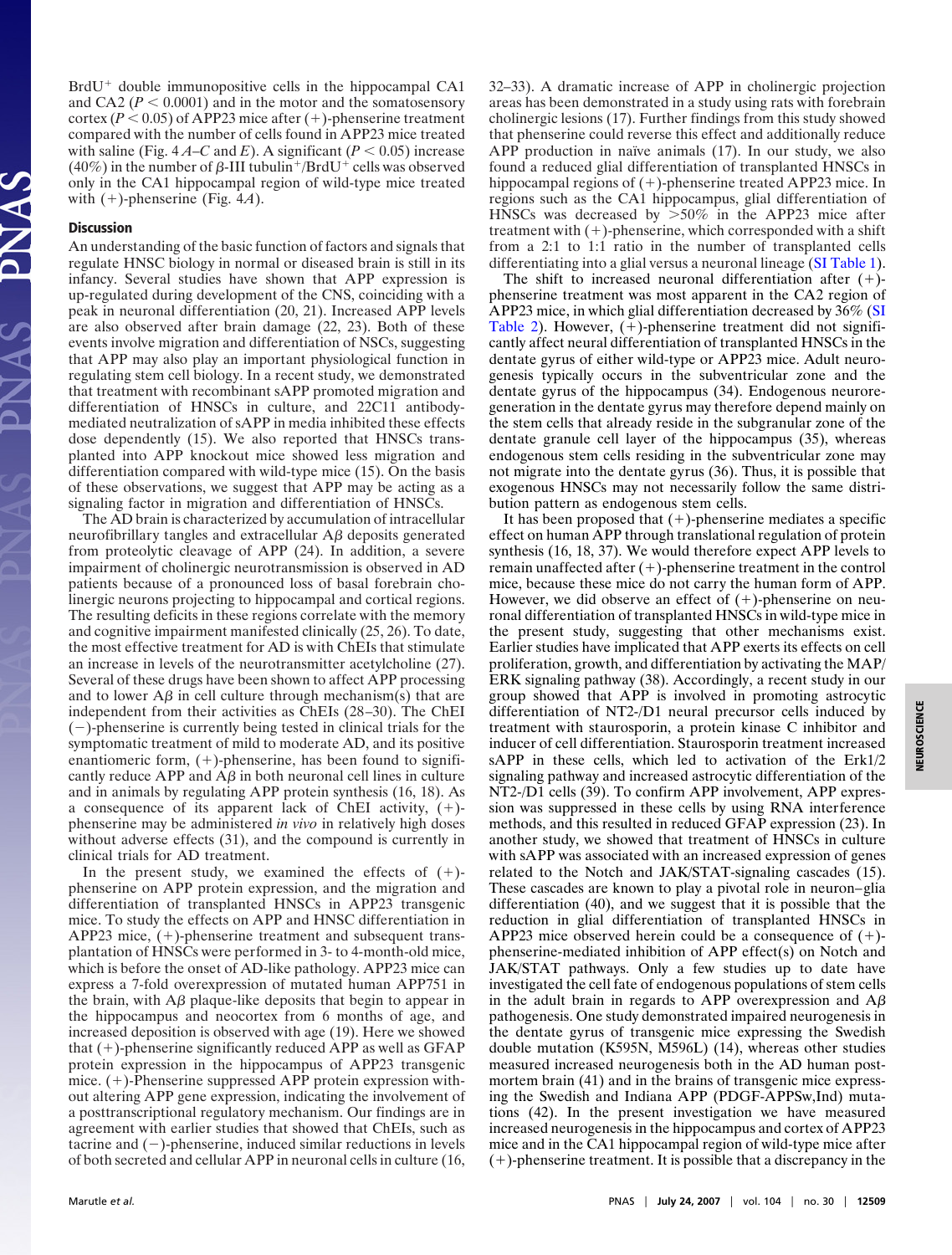findings of both decreased (14) and increased (42) neurogenesis in AD transgenic mice and those presented here could be attributed to cell-intrinsic differences between endogenous and exogenous stem cells. Our current findings suggest that  $(+)$ phenserine may stimulate increased neuronal differentiation or neurogenesis by a mechanism that may involve APP interaction(s) with other factors. To confirm these results, additional studies were performed *in vitro* on differentiating HNSCs treated with  $(+)$ -phenserine. Similar to our *in vivo* findings, we observed that  $(+)$ -phenserine suppressed APP and GFAP protein expression, and increased the number of neuronal cells in differentiated cell populations of HNSCs *in vitro* [\(SI Fig. 6\)](http://www.pnas.org/cgi/content/full/0705346104/DC1).

A recent study by Jin *et al.* (43) demonstrated that the ChEIs tacrine, galanthamine and the NMDA receptor antagonist memantine, promote increased neurogenesis both in isolated cultures from cortical progenitor cells and in mice. The mechanisms through which these disparate drugs increase neurogenes is still unclear, yet the investigators suggested that a common mechanism, mediated through muscarinic receptor-coupled phosphoinositide signaling is involved (43). They reported that this effect could also be due to activation of cholinergic receptors that are expressed on neuronal progenitors and that these receptors in turn may stimulate neurogenic factors  $(43-45)$ . Because  $(+)$ phenserine does not possess ChEI activity, stimulation of neurogenesis may likely not be mediated through cholinergic receptors that may be expressed on the differentiated HNSCs. The exact mechanisms, with regards to which signaling pathway(s) are involved in mediating the  $(+)$ -phenserine-induced effects on APP in regulating stem cell migration and differentiation *in vivo*, are beyond the scope of our present study. Thus, future studies will be crucial for investigating the specific molecular mechanisms underlying this phenomena, as well as comparative studies for determining the efficacy of various doses of  $(+)$ -phenserine.

In conclusion, our present findings suggest that altered APP levels regulate NSC biology in the adult brain, and this may have serious implications for the pathophysiology of AD and other diseases involving dysregulation of APP metabolism such as Down's syndrome. High levels of APP in the brain may exhaust stem cell populations as a result of premature or increased glial differentiation. Further understanding of the mechanisms involved in regulating stem cell biology during neurodegeneration is needed, and a combination of augmentation of stem cell populations by transplantation and a pharmacological approach to regulate APP levels may aid future development of novel strategies for therapeutical interventions of these diseases.

## **Materials and Methods**

**HNSC Culture.** HNSCs originally isolated from 9-week-old fetal cortical tissue were purchased from BioWhittaker (Walkersville, MD), and the cells were expanded and passaged in serum-free culture media, as described in ref. 46. Briefly, HNSCs were cultured in DMEM/F12 (GIBCO, Burlington, ON, Canada) supplemented with 20 ng/ml EGF and 20 ng/ml basic fibroblast growth factor (bFGF) (R & D, Minneapolis, MN), B27 (1:50;  $GIBCO$ ), 5  $\mu$ g/ml heparin (Sigma, St. Louis, MO), and antibiotic-antimycotic mixture (1:100; GIBCO) in a humidified atmosphere of  $5\%$  CO<sub>2</sub> at 37°C. Before transplantation, HNSCs were incubated with 3  $\mu$ M BrdU (Sigma) for 48 h to label cell nuclei to distinguish them from the host cells.

**Animals.** APP23 mice, expressing the 751-aa human APP (hAPP751) with the Swedish double mutation (K670N, M671L) (47) were received as a gift from NovartisPharma (Basel, Switzerland) and were used to breed a colony of experimental animals by backcrossing to C57BL/6 mice. Mice were housed in standard cages with access to food and water ad libitum during a 12/12 h light/dark cycle. Genotypes were confirmed by PCR (48), and in all experiments wild-type littermates served as controls. All animal experimental procedures were carried out in compliance with National Institutes of Health Guidelines for Care and Use of Laboratory Animals and were approved by the Animal Research Committee (protocol 00-24) at the University of Central Florida.

**()-Phenserine Treatment.** A total of 55 age- and sex-matched APP23  $(n = 30)$  and wild-type  $(n = 25)$  mice (ages ranged from 4 to 7 months) were administered with either  $(+)$ -phenserine  $(25)$ mg/kg per day i.p.) or 0.9% saline for 14 consecutive days. Animals were subsequently divided into two groups that were either killed after 14 days of treatment ( $n = 17$  APP23 and  $n =$ 13 wild-type, respectively) or received HSNCs transplanted into the lateral ventricle ( $n = 13$  APP23 mice and  $n = 12$  wild-type, respectively). (+)-Phenserine or saline injections were continued once a day for 1 week after a 2-day recovery from surgery. All animals were killed within 12 h of receiving the final injection by an overdose of a 1:1 mixture of 100 mg/kg ketamine and 20 mg/kg xylazine, followed by transcardial perfusion with PBS. Brains were removed and dissected into the hippocampus and cortex, and tissue samples were stored at  $-80^{\circ}$ C until experiments were performed. The groups of transplanted animals were transcardially perfused with 4% paraformaldehyde (pH 7.4). Brains were removed, postfixed for 12 h, and cryoprotected in 20% sucrose in PBS overnight. Twenty-micrometer coronal brain sections were cut and processed for immunofluorescence.

**Animal Surgery and Transplantation.** Anesthetized animals were mounted on a stereotaxic apparatus (ASI Instruments, Warren, MI). HNSCs ( $\approx$ 10<sup>5</sup> cells) were suspended in 10  $\mu$ l of PBS and slowly injected into the right lateral ventricle of each mouse. Intraventricular injection minimizes disruption of brain tissue and may leverage endogenous signals (e.g., chemokines released by microglia in response to damage) that might affect stem cell migration. No immunosuppressant was used, and animals were monitored for body weight, swelling, and proper healing of the incision site.

**Protein Isolation and Western Blot Analysis.** Dissected cortical and hippocampal tissues from  $(+)$ -phenserine and saline-treated animals were homogenized in ice-cold lysis buffer containing 1% Nonidet P-40, 150 mM NaCl, 50 mM Tris (pH 8.0), and protease inhibitor mixture (Roche, Indianapolis, IN). The homogenates were centrifuged and washed twice at  $12,000 \times g$  for 15 min at 4°C. Fifteen micrograms of protein was loaded per well, and proteins were separated by SDS/PAGE and then blotted onto PVDF membranes for 120 min at 30 V. For the detection of full-length APP and GFAP protein, membranes were incubated overnight with primary antibodies mouse monoclonal anti-Alzheimer precursor protein A4 (22C11) (1:1,000; Chemicon, Temecula, CA), rabbit anti-GFAP (1:1,000; Promega, Madison, WI), and polyclonal rabbit anti- $\beta$ -actin (1:1,000; Cell Signaling Technology, Danvers, MA). After washing, membranes were incubated with horseradish peroxidase-conjugated secondary antibodies (anti-mouse IgG and anti-rabbit IgG; Jackson Immunoresearch, West Grove, PA) for 1–2 h. Signals were visualized by incubation of membranes in ECL Plus reagents and exposure to Hyperperformance Chemiluminescence film (Amersham Biosciences, Buckinghamshire, U.K.). Films were scanned, and the optical density of each specific band relative to  $\beta$ -actin was analyzed by the public domain National Institutes of Health Image J software.

**Real-Time RT-PCR Analysis.** Total RNA from hippocampal and cortical tissues from treated animals was extracted with TRIzol (Invitrogen) according to the manufacturer's protocol. cDNA